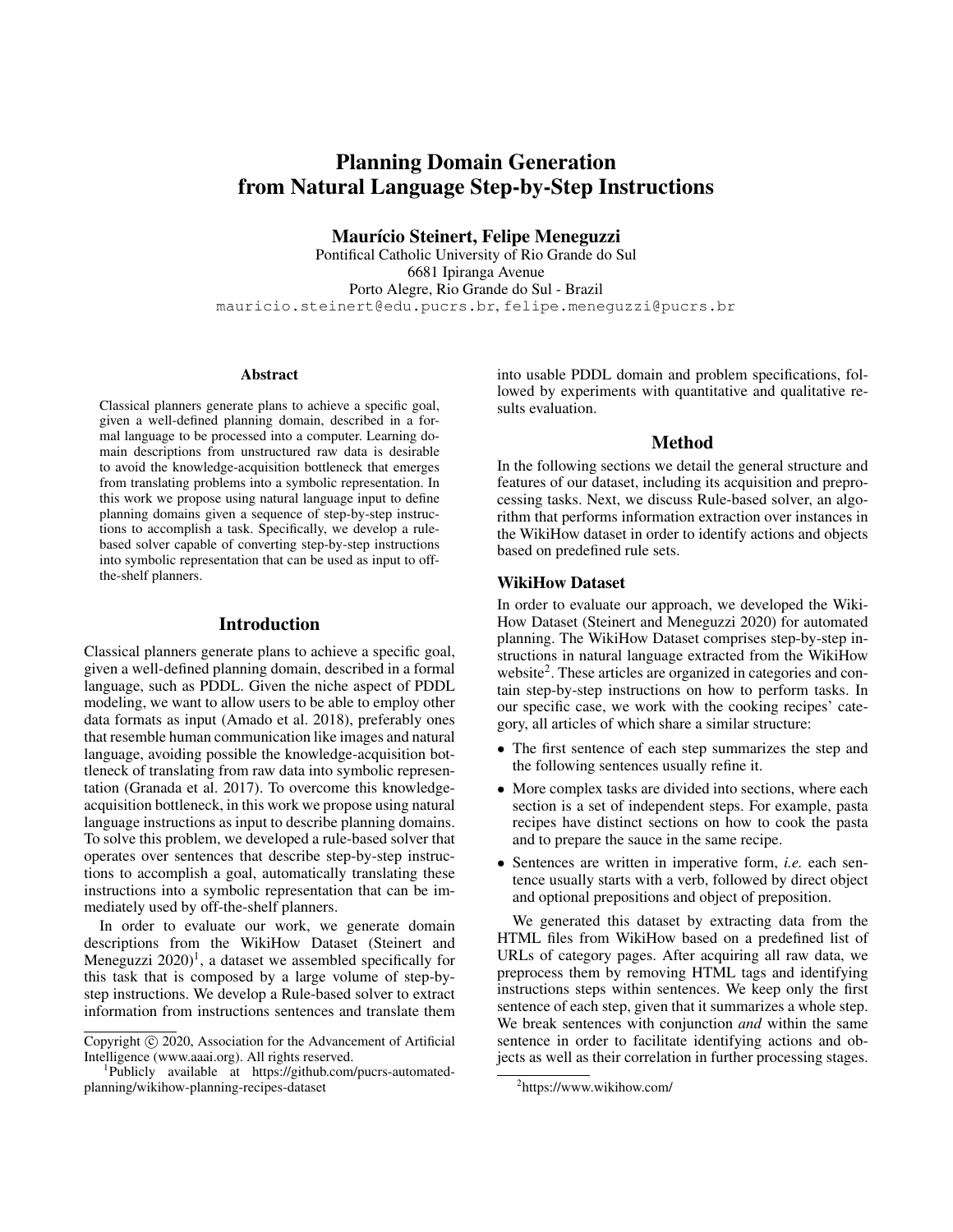| Verb   | Frequency | Noun   | Frequency |
|--------|-----------|--------|-----------|
| add    | 8,353     | water  | 4.101     |
| heat   | 4.247     | bowl   | 3,404     |
| place  | 3,871     | oven   | 2,973     |
| serve  | 3,032     | pan    | 2,877     |
| mix    | 2,815     | butter | 2,583     |
| cook   | 2,744     | sugar  | 2,375     |
| remove | 2,666     | oil    | 2,351     |
| pour   | 2,466     | salt   | 2,141     |
| cut    | 2,337     | dough  | 1,958     |
| stir   | 2,228     | cream  | 1,884     |

Table 1: Top-10 verbs and nouns dataset frequency

For example, the sentence *add salt and 1 pound (450 g) of pasta to the boiling water* is broken into two sentences *add salt* and *add 1 pound (450 g) of pasta to the boiling water*. The resulting dataset after preprocessing has a total of 5,518 recipes with an average of 13.75 steps per recipe, and each step with an average of 8.74 words. Since we use a rule-based solver that depends on manual parameters' setup, we evaluate the dataset about term frequency, specifically verbs that are used to identify actions and nouns that are used to identify objects. Table 1 reports the top-10 frequency of verbs and nouns found in dataset.

### Rule-based Solver

The Rule-based Solver uses a predefined set of actions and objects to process sentences. These sets are manually generated based on the frequency of nouns and verbs in the dataset. Nouns define objects, and for each object it is possible to assign a type. These types are also used in the PDDL formalization, helping off-the-shelf solvers find a plan for a problem. Verbs define actions. To minimize the set of actions, we group actions with similar effects, where a set of keywords can trigger the same action. For example, the *cut*, *slice* and *chop* keywords trigger the action *cut*.

The Rule-based solver works by evaluating each sentence at a time, as we detail in Algorithm 1. For each sentence, we start by identifying actions and objects (Lines 2 and 3). Action and object identification use our predefined set of action keywords and object names, comparing these entries with each word in the sentences. For both cases, we convert each word to its canonical form before comparing to our sets. Using our previous identified actions and objects, we try to identify objects in the current sentence that fit the required parameters for the actions (Lines 4 to 6). These associations are established based on the syntactic function of each term – for example, a verb (action) requires a direct object (an object in which an action is applied). The same concept applies to prepositions and the objects of prepositions. If any parameter is not resolved, then the current action is discarded (Lines 7 and 8). If there are no unsolved parameters, then the current action is added into solved actions set and its effects added as a goal in problem formalization (Lines 9 to 11). Finally, after processing all sentences, both domain and problem PDDL descriptions are generated (Lines 12 and 13) using previously processed information. The last step sends

the generated domain and problem PDDL formalization to be processed by an off-the-shelf planner in order to generate a plan (Line 14).

|                         | <b>Algorithm 1:</b> Rule-based pseudocode                |  |  |  |  |
|-------------------------|----------------------------------------------------------|--|--|--|--|
|                         | for sentence in sentences do                             |  |  |  |  |
| $\overline{2}$          | $actions = identity\_actions(sentence);$                 |  |  |  |  |
| 3                       | $objects = identity_objects(sentence);$                  |  |  |  |  |
| $\overline{\mathbf{4}}$ | for <i>action</i> in <i>actions</i> do                   |  |  |  |  |
| 5                       | <b>for</b> parameter in get_parameters(action) <b>do</b> |  |  |  |  |
| 6                       | $object = fit\_action(objects, parameter);$              |  |  |  |  |
| 7                       | <b>if</b> object not found <b>then</b>                   |  |  |  |  |
| 8                       | unsolvable_parameters = True;                            |  |  |  |  |
| 9                       | <b>if</b> not unsolvable_parameters <b>then</b>          |  |  |  |  |
| 10                      | add_action_solved_actions(action);                       |  |  |  |  |
| 11                      | add_effect_to_goal(action, object);                      |  |  |  |  |
|                         |                                                          |  |  |  |  |
|                         | 12 generate_domain();                                    |  |  |  |  |
|                         | $13$ generate_problem $()$ ;                             |  |  |  |  |
| 14                      | generate_plan();                                         |  |  |  |  |

Besides grouping actions by their effects, we must infer the preconditions of the corresponding actions. Here we assume that all effects of previous actions are preconditions to perform the current action. A major drawback of this design choice is that all actions have the same set of parameters, even if they are not in practice required to perform the current action.

We developed the Rule-based solver using Python and spaCy<sup>3</sup> for part-of-speech tagging. To generate plans, we used Pyperplan (Alkhazraji et al. 2020), a lightweight STRIPS planner written in Python that we configured to perform a blind breadth-first search to solve problems. The Rule-based solver can operate automatically or interactively asking users input to fill in blanks related to action parameters.

### Experiments and results

We performed our experiments over all 5.518 instances of the WikiHow dataset. Given that we operate over cooking recipes, we divide our objects into two broad types: vessels and ingredients.

The rule-based solver was capable of returning a valid plan, *i.e.* solving the problem, for 50% of them. This first experiment is performed without any interactive information input. Table 2 summarizes our statistical results, where we observed that the average plan length is really small (1.02 actions) and shows high variance between generated plans (1.54), with the longest plan containing 15 steps.

We also observed an average of 7.25 identified actions for each instance, approximately 52% of actions considering that all evaluated sentences contain valid actions. From these identified actions, we report an average of 0.97 solved actions, *i.e.* actions which parameters are available within evaluated sentence. We also observe that the solver iden-

<sup>3</sup> https://spacy.io/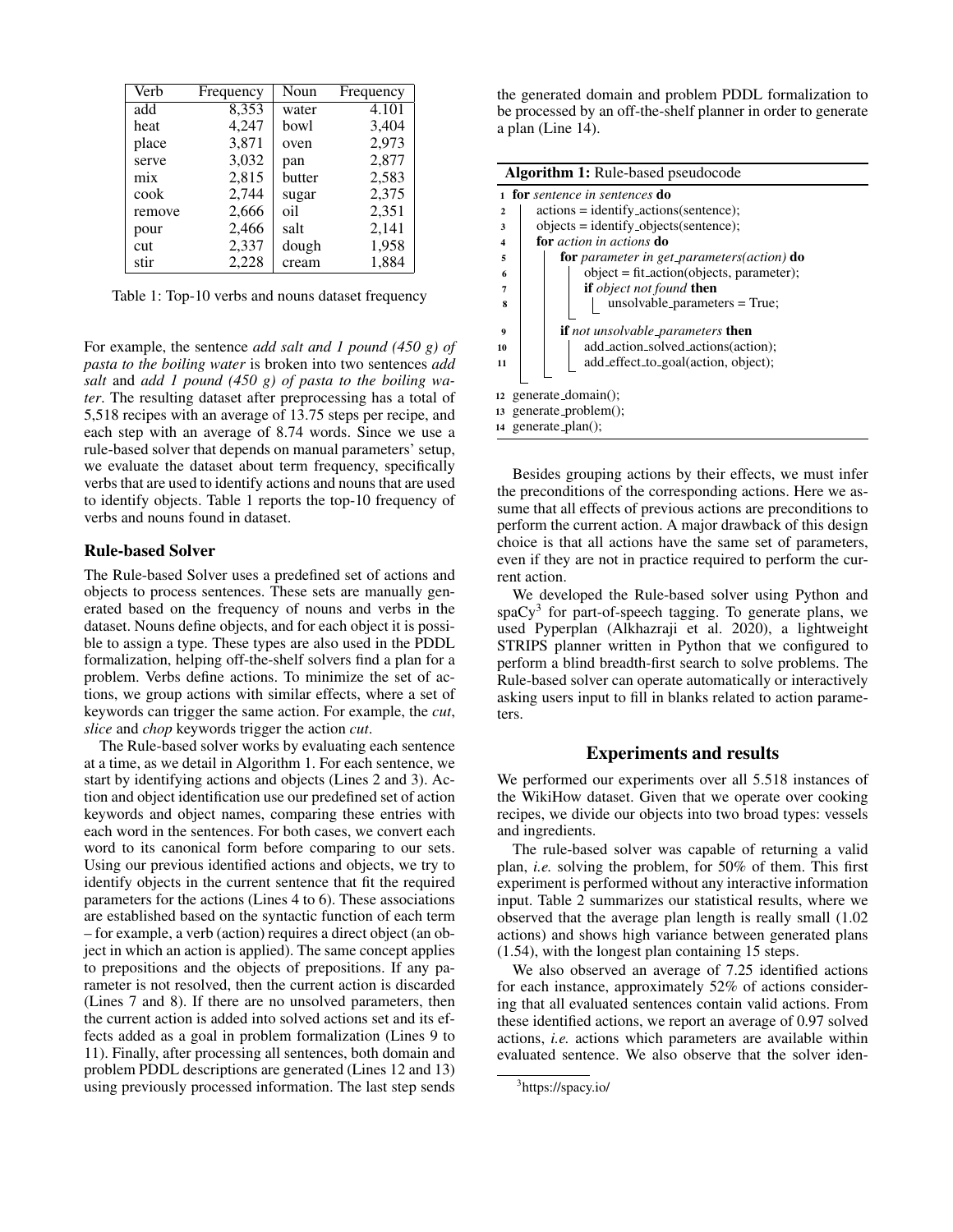|                    | Avg  | Std  | Min | Max |
|--------------------|------|------|-----|-----|
| Plans length       | 1.02 | 1.54 |     |     |
| Identified actions | 7.25 | 5.14 |     | 55  |
| Solved actions     | 0 97 | 0.99 |     |     |

Table 2: Statistical analysis of results

| Without manual input | With manual input    |  |  |
|----------------------|----------------------|--|--|
| (squash egg)         | (squash egg)         |  |  |
| (put egg whisk)      | (squash cheese)      |  |  |
| (put egg skillet)    | (put egg skillet)    |  |  |
| (pour egg skillet)   | (put egg whisk)      |  |  |
|                      | (put cheese skillet) |  |  |
|                      | (pour egg skillet)   |  |  |

Table 3: Generated plans with and without manual information input comparison.

tified a maximum of 5 distinct actions for some generated domain formalization.

In order to evaluate how missing information affects generated results, we performed experiments by manually filling in blanks and comparing results. Table 3 compares generated plans with and without manual information input, where we observe that plans with manual information input are more detailed.

### Related Work

Using unstructured raw data to define planning domains is an active area of research. Framer (Lindsay et al. 2017) receives sentences with instructions as input and acquires actions and objects using Named Entity Recognition systems, groups similar actions description using a similarity function to finally sends this compiled information for LOCM (Cresswell, McCluskey, and West 2009) to generate a formal domain description. Users must manually eliminate redundancies and fill in blanks.

StoryFramer (Hayton et al. 2017) devises planning domain models from input natural language plot synopses using a generation process similar to Framer, but in this case it generates a domain and problem definition capable of telling the original source story.

Instead of natural language input, LatPlan (Asai and Fukunaga 2018) uses images of states transition as input and, using State Auto-Encoders, generates a latent space representation of states, transitions and actions that can be computed to devise a plan. LatPlan returns either a PDDL model (Action Model Acquisition, or AMA 1) or a set of images that represents the order of actions that must be performed to achieve a goal (AMA 2).

LatPlan's Action Model Acquisition 1 generates large state transition models to be handled by off-the-shelf planners. To overcome this limitation, the *Cube-Space Autoencoder* (Asai and Muise 2020) translates unstructured raw data into PDDL model by jointly computing State Auto-Encoder and Action Auto-Encoder instead of computing them independently, which results in a smaller state transition model. An advantage of converting raw unstructured

data to PDDL is that it allows using domain-independent heuristics to improve planning performance.

## **Conclusion**

We developed a rule-based solver capable of generating formal domain and problem descriptions in PDDL format from natural language step-by-step instructions. We evaluated our solver using a cooking domain, but the method is domainindependent: adapting to other domains just requires adjusting actions and objects sets. It depends, however, on wellformed and informative sentences to yield good results.

In the future, we aim to improve the dataset preprocessing stage in order to better identify action parameters that may be implicit in current sentence or referred in previous ones. Given that more actions would be available during planning stage, this improvement should yield more detailed and accurate plans. Automating action identification within sentences not based on static keywords but evaluating words similarities by using Named Entity Recognition mechanisms, synonyms dictionaries or word embedding vectors (Mikolov et al. 2013) may reduce dependency of manually provided information by an user while designing rules.

Using all previous action effects as preconditions for an action requires that all actions have the same parameters, where most of the time they are not needed. This also generates another problem: either the sentence must provide all the (seldom available) information required by action parameters, or the solver must be capable of retrieving such information from previous sentences, which may be a complex task because of natural language peculiarities, or learn them automatically. Identifying specific action preconditions instead of using all previous actions effects would explore the full potential of automated planners by really exploring alternative plans in search for optimal solutions.

#### References

Alkhazraji, Y.; Frorath, M.; Grützner, M.; Helmert, M.; Liebetraut, T.; Mattmüller, R.; Ortlieb, M.; Seipp, J.; Springenberg, T.; Stahl, P.; and Wülfing, J. 2020. Pyperplan.

Amado, L.; Pereira, R. F.; Aires, J. P.; Magnaguagno, M.; Granada, R.; and Meneguzzi, F. 2018. Goal recognition in latent space. In *Proceedings of the 31st International Joint Conference on Neural Networks (IJCNN)*.

Asai, M., and Fukunaga, A. 2018. Classical planning in deep latent space: Bridging the subsymbolic-symbolic boundary. In McIlraith, S. A., and Weinberger, K. Q., eds., *Proceedings of the Thirty-Second AAAI Conference on Artificial Intelligence, (AAAI)*, 6094–6101. AAAI Press.

Asai, M., and Muise, C. 2020. Learning neural-symbolic descriptive planning models via cube-space priors: The voyage home (to STRIPS). In Bessiere, C., ed., *Proceedings of the Twenty-Ninth International Joint Conference on Artificial Intelligence, IJCAI 2020*, 2676–2682. ijcai.org.

Cresswell, S.; McCluskey, T. L.; and West, M. M. 2009. Acquisition of object-centred domain models from planning